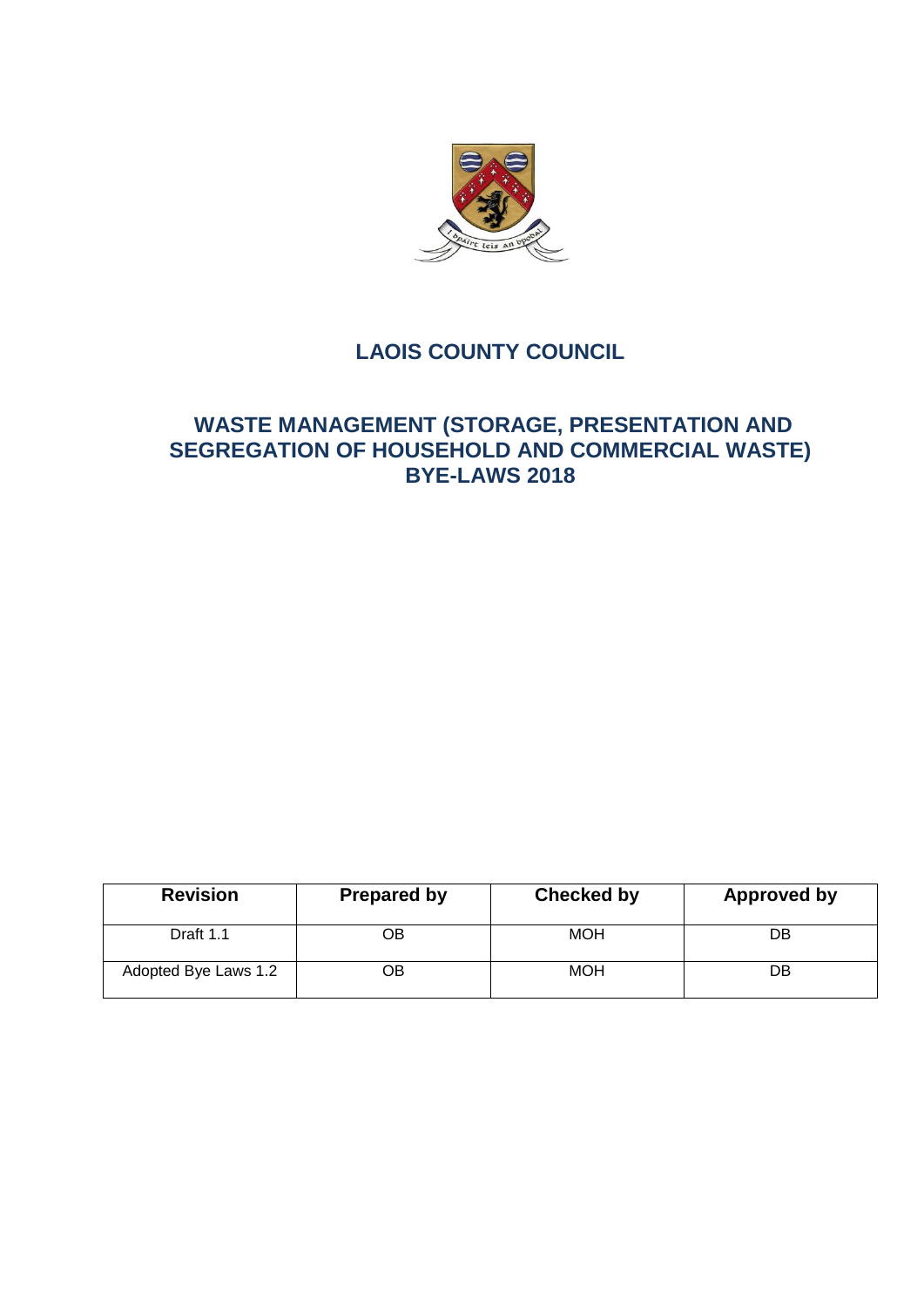| $1_{-}$            |                                                                                        |
|--------------------|----------------------------------------------------------------------------------------|
| 1.1.               |                                                                                        |
| 1.2.               |                                                                                        |
| 1.3.               |                                                                                        |
| 1.4.               |                                                                                        |
| 1.5.               |                                                                                        |
| 1.6.               |                                                                                        |
| 1.7.               |                                                                                        |
| 1.8.               |                                                                                        |
| 2.<br><b>WASTE</b> | SEGREGATION, STORAGE AND PRESENTATION OF HOUSEHOLD AND COMMERCIAL                      |
| 2.1.               |                                                                                        |
| 2.2.               |                                                                                        |
| 2.3.               |                                                                                        |
| 2.4.               |                                                                                        |
| 2.5.               |                                                                                        |
| 2.6.               |                                                                                        |
| 2.7.               |                                                                                        |
| 2.8.               | Additional Provisions for Householders not availing of a Kerbside Collection Service 5 |
| 2.9.               |                                                                                        |
| 2.10.              |                                                                                        |
| 2.11.              |                                                                                        |
| 2.12.              |                                                                                        |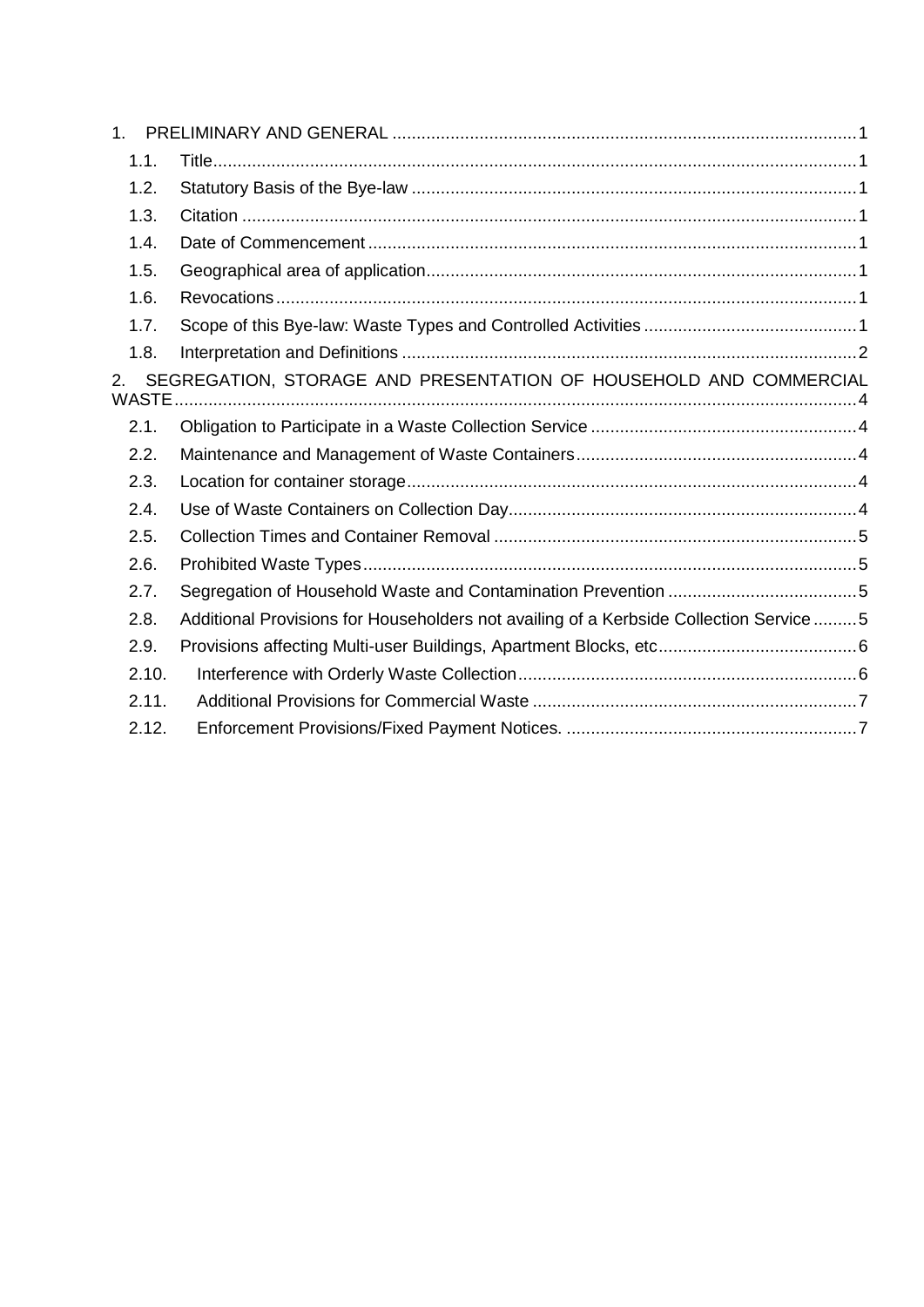# **1. PRELIMINARY AND GENERAL**

<span id="page-2-0"></span>Note: the grey shading indicates that a definition applies to a particular term being used.

## <span id="page-2-1"></span>**1.1. Title**

*County of Laois (Storage, Presentation and Segregation of Household and Commercial Waste) Bye-laws, 2018.*

### <span id="page-2-2"></span>**1.2. Statutory Basis of the Bye-law**

*Laois County Council, pursuant to Section 35(1) of the Waste Management Act 1996 and Section 199(1) of the Local Government Act 2001 and in accordance with Part 19 of the Local Government Act 2001, hereby makes the following bye-laws.*

### <span id="page-2-3"></span>**1.3. Citation**

*These bye-laws may be cited as the County of Laois (Storage, Presentation and Segregation of Household and Commercial Waste) Bye-laws, 2018.*

# <span id="page-2-4"></span>**1.4. Date of Commencement**

*On the 24 th September 2018 the Members of Laois County Council unanimously agreed to the draft Waste Management (Storage, Presentation and Segregation of Household and Commercial Waste) Bye laws 2018 and adoption of the bye-laws. These bye-laws shall enter into force on the 1 st of November 2018.*

### <span id="page-2-5"></span>**1.5. Geographical area of application**

*These bye-laws shall apply to the functional area of Laois County Council.* 

#### <span id="page-2-6"></span>**1.6. Revocations**

These bye-laws repeal the Waste Management (Storage, Presentation, Segregation and Collection of Household Waste) Bye-Laws 2009.

### <span id="page-2-7"></span>**1.7. Scope of this Bye-law: Waste Types and Controlled Activities**

*Unless the following bye-laws indicate to the contrary, these bye-laws apply to both household and commercial waste.*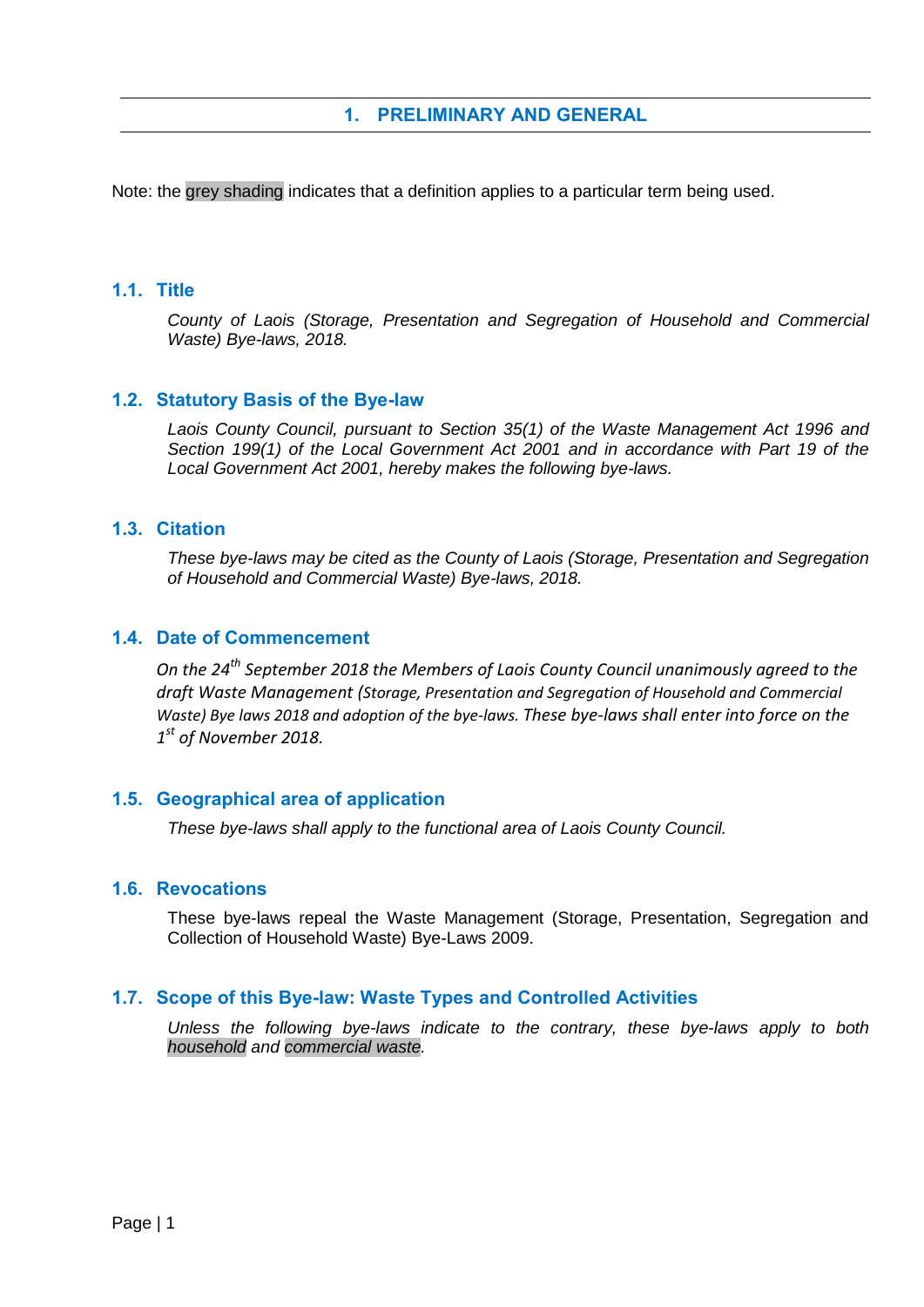## <span id="page-3-0"></span>**1.8. Interpretation and Definitions**

*In these bye-laws, these words and phrases have the following meanings:*

*"appropriate waste container" means a waste container suitable for the collection of kerbside waste and which is a receptacle that complies with the standards for mobile waste containers (wheeled bins) which are specified in the CEN standard entitled IS EN 840 (Parts 1-6;*

*"authorised person" means a person authorised by Laois County Council in accordance with Section 204 of the Local Government Act 2001 or a member of an Garda Síochána;*

*"authorised waste collector" means a person authorised in accordance with Section 34 of the Waste Management Act, including any regulations made thereunder, for the collection of the type of waste being collected;*

"**a***uthorised waste facility" means a waste recovery or disposal facility:*

(a) which is authorised under the Waste Management Act, under the Environmental *Protection Agency Act, under any regulations stemming from either of these Acts or under regulations made under the European Communities Act 1972 relating to the control of waste management activities; and* 

*(b) where the authorisation of that facility permits the acceptance of the waste being referred to in the particular part of these bye-laws;*

*"bring facility" means an authorised waste facility comprising one or more purpose-built receptacles in which segregated recyclable household waste may be deposited by the public for the purposes of the recovery of that waste;*

"*commercial kerbside waste" shall mean commercial waste that is kerbside waste.*

*"commercial waste" means waste from premises used wholly or mainly for the purposes of a trade or business or for the purposes of sport, recreation, education or entertainment but does not include household, agricultural or industrial waste;*

*"designated waste collection day" shall mean the day designated by an authorised waste collector for the collection of kerbside waste, and different days may be designated for commercial kerbside waste and household kerbside waste;*

"**designated bag collection area**" is an area *designated by Laois County Council in accordance with Article 20 of the Waste Management (Collection Permit)Regulations 2007*  where w*aste can be collected in bags or sacks;*

*"fixed payment notice" means a notice provided for by these bye-laws and by Section 206 of the Local Government Act 2001 which is issued to a person in respect of a contravention of these bye-laws and which, as an alternative to prosecution, requires that person to pay a specified fixed payment by a specified time;*

*"food waste" means waste food that is household waste or, as the case may be, commercial waste, and shall have the same meaning as that applying to Regulation 7 of the Waste Management (Food Waste) Regulations 2009 (SI 508 of 2009) or, as the case may be, to Regulation 6 of the European Union (Household Food Waste and Bio-Waste) Regulations 2015 (SI 430 of 2015);*

*Food Waste Regulations*: see "national legislation on food waste";

*"holder" means the waste producer or the person who is in possession of the waste and "holder of commercial waste" and "holder of household waste" shall be interpreted accordingly*;

"**h***ousehold kerbside waste" means household waste that is kerbside waste;*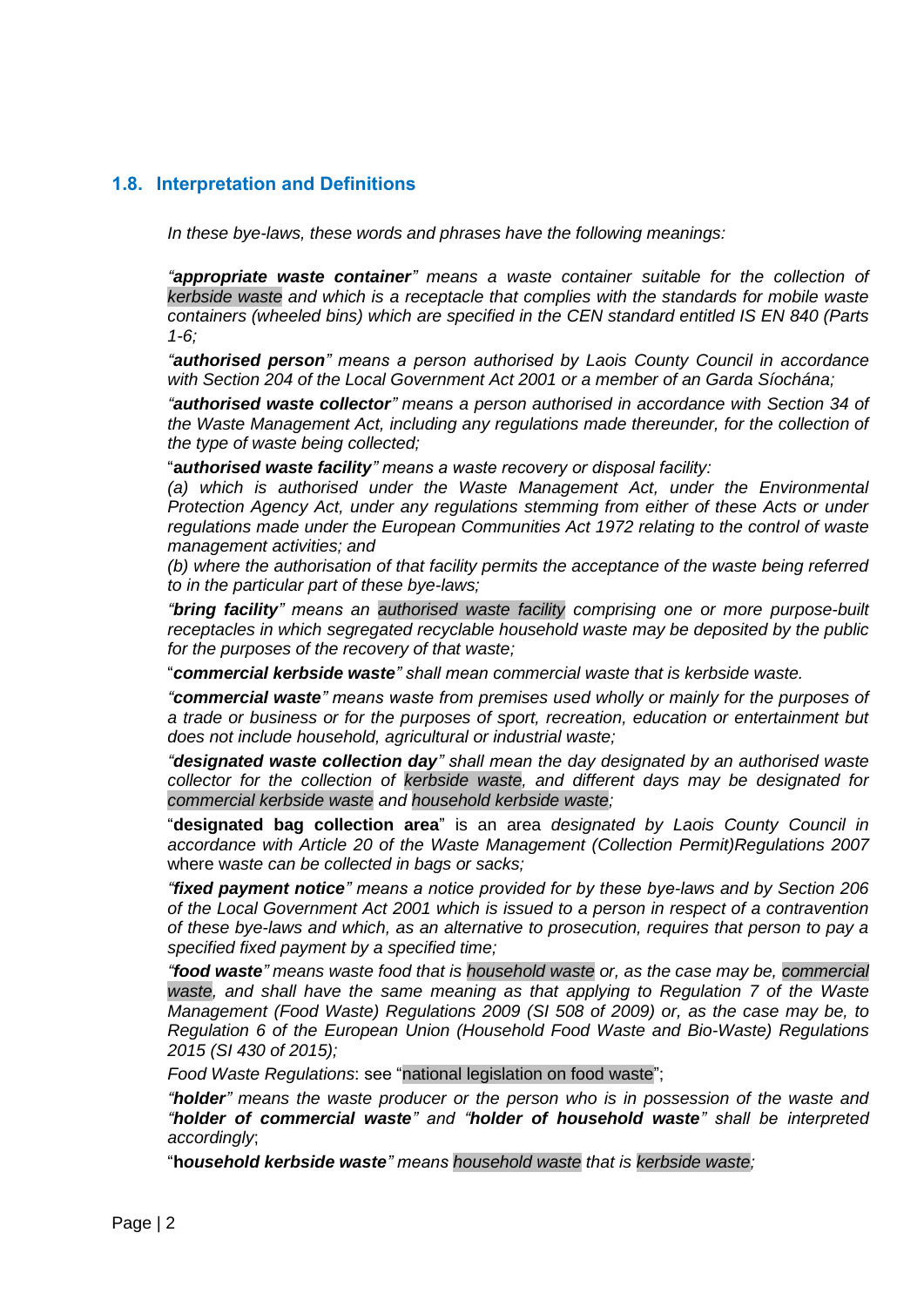*"household waste" means waste produced within the curtilage of a building or selfcontained part of a building used for the purposes of living accommodation;*

*"kerbside waste" means that fraction of commercial or household waste presented for collection from a premises and which is to be collected by an authorised waste collector, with the exception of wastewater, construction and demolition waste and bulky waste more suitable for collection in a skip or other such receptacle (including heavy waste such as waste furniture, carpets and rubble), as well as hazardous waste and other streams of household or commercial waste which are required to be collected in another appropriate manner, such as waste electrical and electronic equipment and waste batteries;*

*"national legislation on food waste" means the Waste Management (Food Waste) Regulations 2009 (SI 508 of 2009) and the European Union (Household Food Waste and Bio-Waste) Regulations 2015 (SI 430 of 2015);*

*"occupier" includes, in relation to any premises, the owner, a lessee, any person entitled to occupy the premises and any other person having, for the time being, control of the premises;*

*"person" shall, for the purposes of these bye-laws, include an individual, company (whether limited, incorporated or not), partnership, co-operative or other similar body within the meaning of the definition contained in the Interpretation Act 2005;* 

*"recyclable household kerbside waste" means the fraction of household kerbside waste that comprises recyclable household waste and which includes the materials set out in Schedule 1<sup>1</sup> ;*

*"residual household kerbside waste" means the fraction of household kerbside waste remaining after that waste has been separated from the fractions of:*

*(a) recyclable household kerbside waste,* 

*(b) food waste where food waste is required to be segregated under the national legislation on food waste or by these bye-laws, and* 

*(c) if subject to separate collection by an authorised waste collector, biodegradable garden waste.*

*Unless the contrary is indicated, for the avoidance of doubt and in accordance with Section 19 of the Interpretation Act 2005, the definitions in the Waste Management Act 1996 apply to these by-laws, including to the following terms:*

*"facility", "disposal", "hazardous waste", "premises", "recovery", "recycling", "separate collection", "waste", "waste producer".*

*Where it is necessary, the Interpretation Act 2005 shall apply in construing any provision of these bye-laws*.

-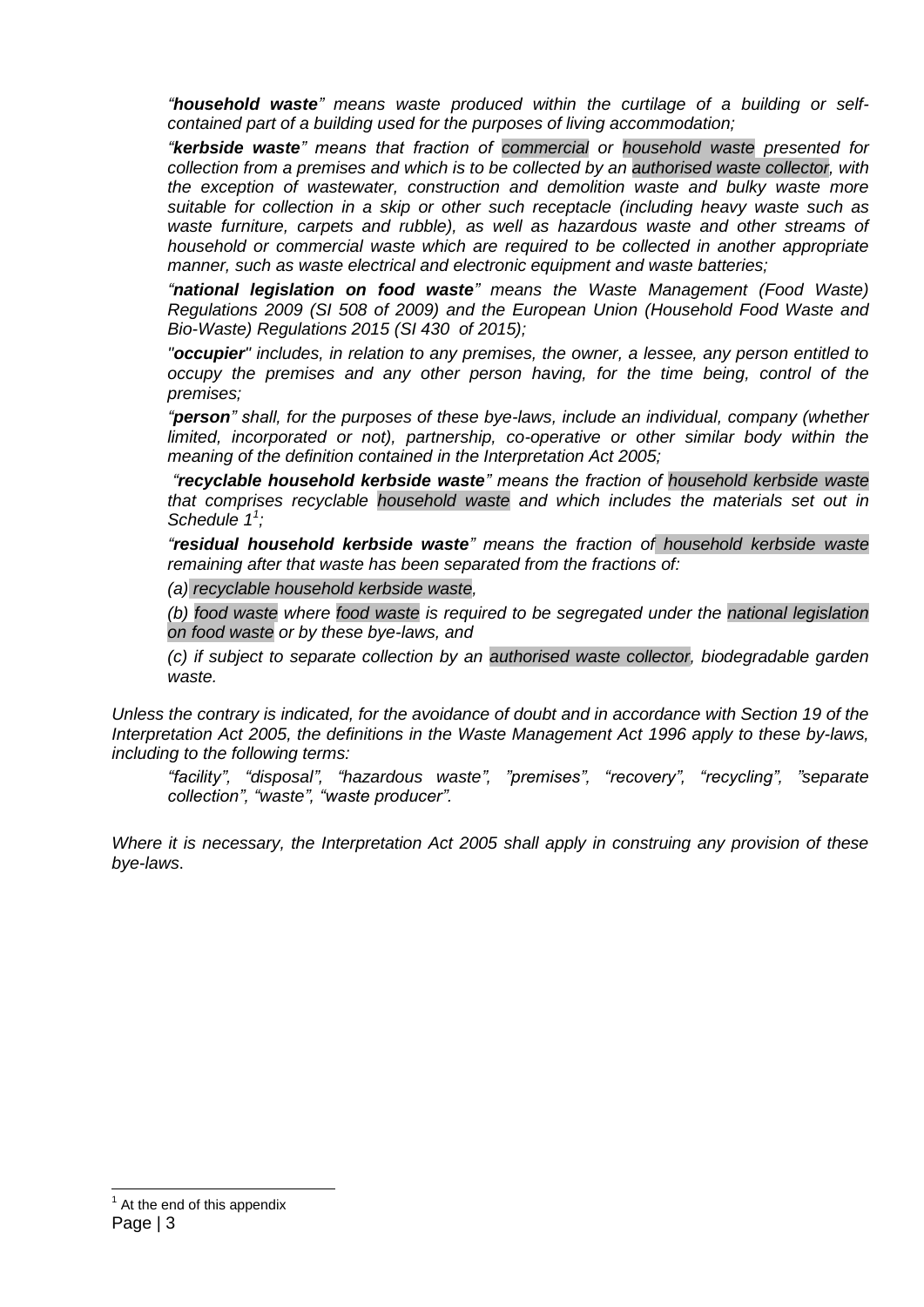# <span id="page-5-0"></span>**2. SEGREGATION, STORAGE AND PRESENTATION OF HOUSEHOLD AND COMMERCIAL WASTE**

## <span id="page-5-1"></span>**2.1. Obligation to Participate in a Waste Collection Service**

*"(a) Subject to paragraph (b), household kerbside waste that arises from the premises where such waste is produced shall not be presented to any person other than to an authorised waste collector.*

*(b) Paragraph (a) does not apply where such waste:*

*(i) is deposited in an appropriate waste container provided under a contract by an authorised waste collector to another person for the management of that waste and where that other person has consented to the receipt of that waste, or (ii) is delivered directly by the holder to an authorised waste facility.*

*(c) Documentary evidence, such as receipts, statements or other proof of payment, demonstrating compliance with this bye-law shall be presented to an authorised person within a time specified in a written request from either that person or from another authorised person employed by Laois County Council.*

### <span id="page-5-2"></span>**2.2. Maintenance and Management of Waste Containers**

*Containers used for the presentation of kerbside waste shall be maintained in such condition and state of repair that the waste placed therein will not be a source of nuisance or litter. Waste shall not be presented in a container where:*

*(a) the wheels or lid have been removed or damaged to such an extent that it is not able to contain the waste without spillage, is otherwise unfit for the purpose for which it was designed or is not capable of being conveniently emptied.*

#### <span id="page-5-3"></span>**2.3. Location for container storage**

*Other than on the day before and the designated waste collection day, containers used for the presentation of kerbside waste shall be held within the curtilage of the premises where the waste is produced. They shall not be stored on a roadway, footway, footpath or any other public place unless the location has been expressly authorised in writing by an authorised person.*

### <span id="page-5-4"></span>**2.4. Use of Waste Containers on Collection Day**

*(a) Subject to paragraph (b), household kerbside waste shall only be presented for collection in an appropriate waste container. The container shall not be over-loaded and the lid shall be securely closed. No waste shall be presented on the top of the lid or adjacent to the waste container*.

*(b) Paragraph (a) shall not apply where waste is collected in bags or sacks in an area designated by Laois County Council as a designated bag collection area.*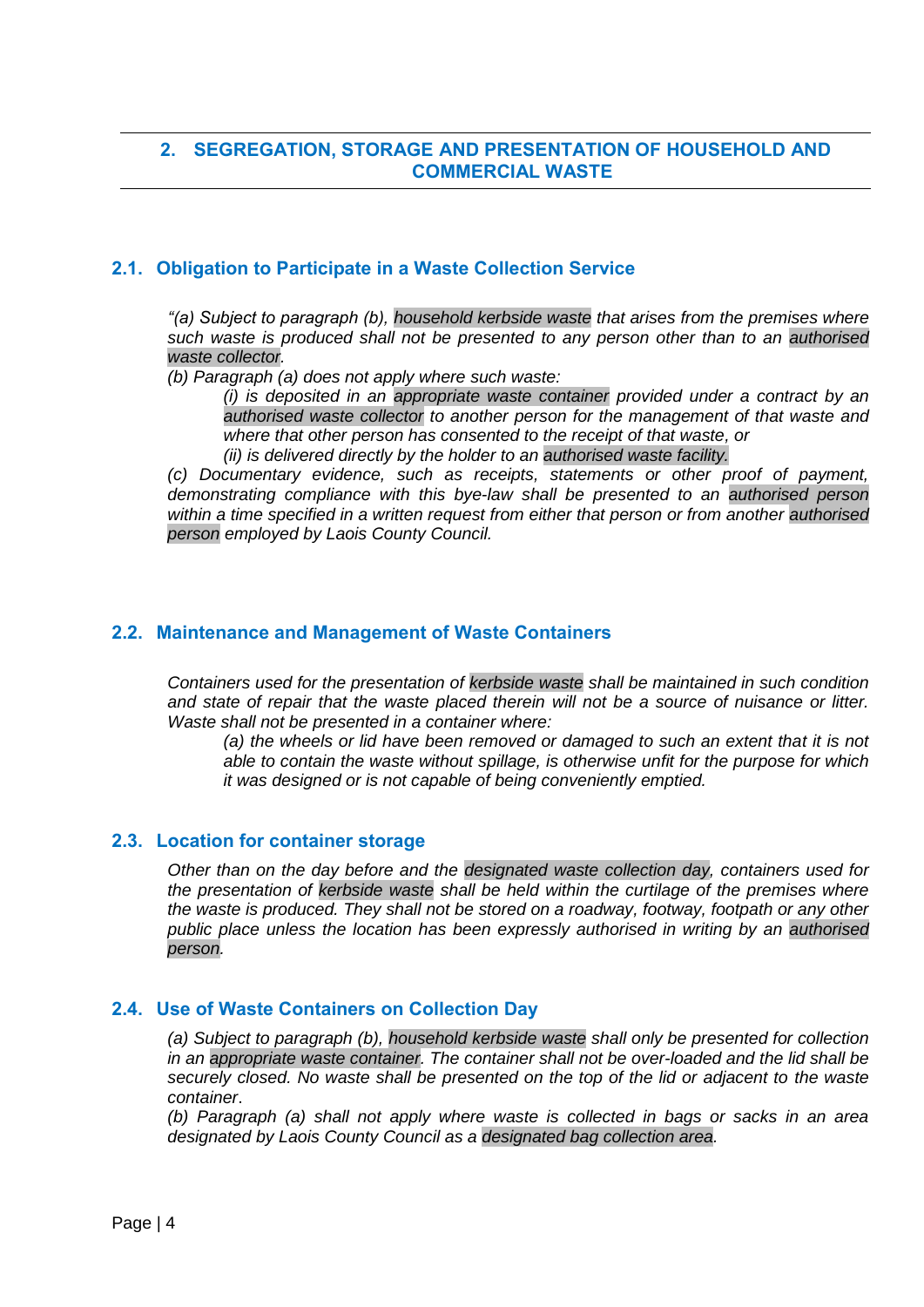## <span id="page-6-0"></span>**2.5. Collection Times and Container Removal**

*Kerbside waste presented for collection shall not be presented for collection earlier than 6.00 pm on the day immediately preceding the designated waste collection day.* 

*All containers used for the presentation of kerbside waste and any uncollected waste shall be removed from any roadway, footway, footpath or any other public place no later than 8:00am on the day following the designated waste collection day.*

#### <span id="page-6-1"></span>**2.6. Prohibited Waste Types**

*Household waste that comprises hazardous waste or waste electrical and electronic equipment shall not be placed in an appropriate waste container for kerbside collection*.

#### <span id="page-6-2"></span>**2.7. Segregation of Household Waste and Contamination Prevention**

*(a) Household kerbside waste shall be segregated into residual household kerbside waste and recyclable household kerbside waste, with these fractions being stored separately. Any such separated recyclable waste shall not be deposited into a container designated for residual household kerbside waste and no such residual waste shall be deposited into a container designated for recyclable household kerbside waste.*

*(b) Neither recyclable household kerbside waste nor food waste arising from households shall be contaminated with any other type of waste before or after it has been segregated.* 

*Note: while the remainder of this paragraph does not form part of these bye-laws, there are separate legal requirements mandating householders to segregate food waste and to keep it separate. These are contained in the European Union (Household Food Waste and Bio-Waste)* Regulations 2015. Food waste also may be subject to home composting or be *delivered to an authorised waste facility.*

## <span id="page-6-3"></span>**2.8. Additional Provisions for Householders not availing of a Kerbside Collection Service**

*Where an occupier of a dwelling is not participating in a household kerbside waste collection service, that person shall ensure that:*

*(a) recyclable household kerbside waste segregated in compliance with bye-law 2.7 is taken to an authorised waste facility and is deposited there in a manner that allows it to be recycled or otherwise recovered,* 

*(b) residual household kerbside waste segregated in compliance with bye-law 2.7 is taken to an authorised waste facility, and*

*(c) documentation, including receipts, is obtained and retained for a period of no less than one year to provide proof that any waste removed from the premises has been managed in a manner that conforms to these bye-laws, to the Waste Management Act and, where such legislation is applicable to that person, to the European Union (Household Food Waste and Bio-Waste) Regulations 2015.* 

*Documentation required to be obtained and retained by this bye-law, or copies of it, shall be presented to an authorised person within a time period specified in a written request from either that person or from another authorised person employed by Laois County Council.*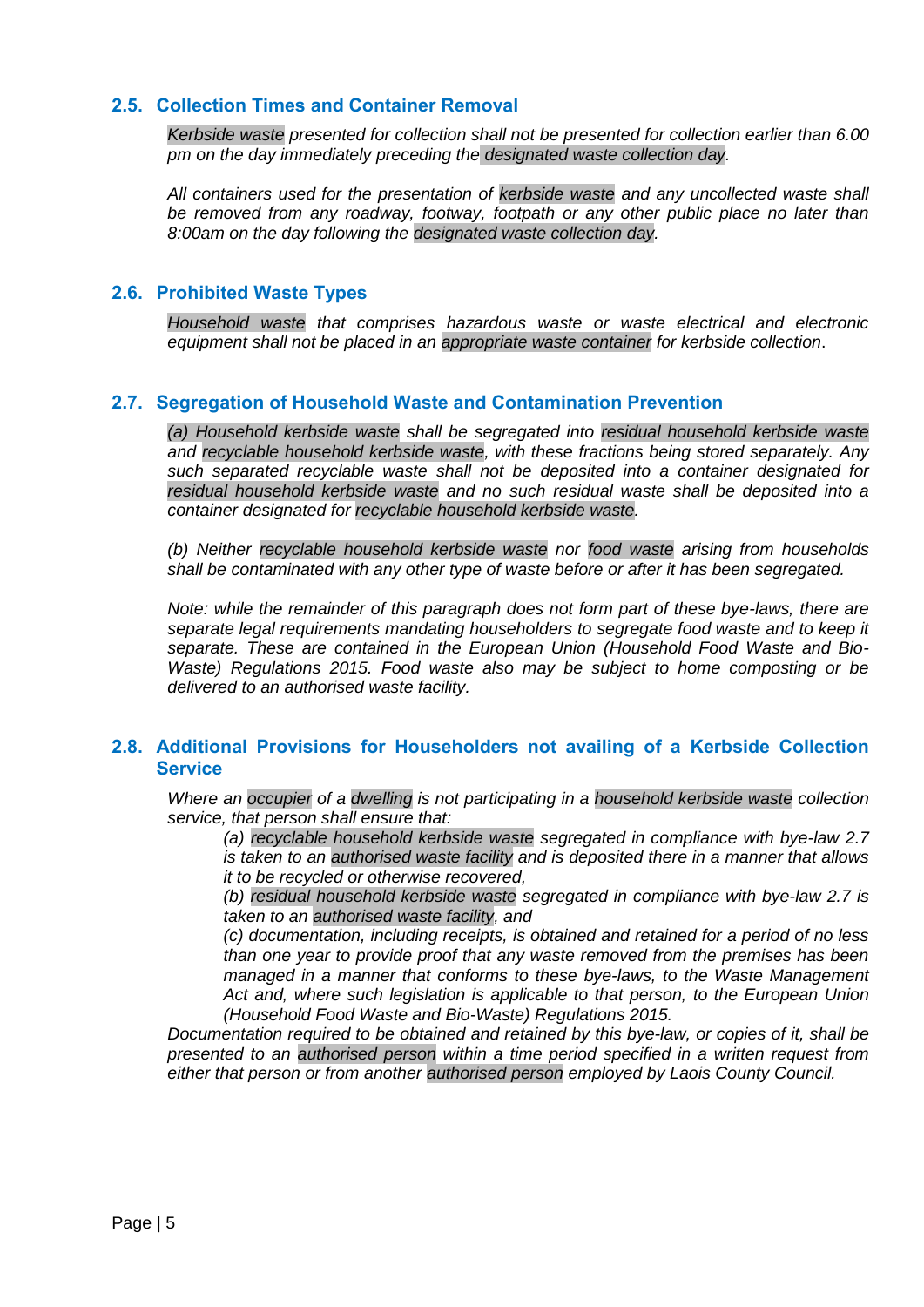## <span id="page-7-0"></span>**2.9. Provisions affecting Multi-user Buildings, Apartment Blocks, etc**

*A management company, or an other person if there is no such company, who exercises control and supervision of residential and/or commercial activities in multi-unit developments, mixed-use developments, flats or apartment blocks, combined living/working spaces or other similar complexes shall ensure that:*

- *(a) separate receptacles of adequate size and number are provided for the proper segregation, storage and collection of recyclable household kerbside waste and residual household kerbside waste*
- *(b) additional receptacles are provided for the segregation, storage and collection of food waste where this practice is a requirement of the national legislation on food waste,*
- *(c) the receptacles referred to in paragraphs (a) and (b) are located both within any individual apartment and at the place where waste is stored prior to its collection,*
- *(d) any place where waste is to be stored prior to collection is secure, accessible at all times by tenants and other occupiers and is not accessible by any other person other than an authorised waste collector,*
- *(e) written information is provided to each tenant or other occupier about the arrangements for waste separation, segregation, storage and presentation prior to collection,*
- *(f) an authorised waste collector is engaged to service the receptacles referred to in this section of these bye-laws, with documentary evidence, such as receipts, statements or other proof of payment, demonstrating the existence of this engagement being retained for a period of no less than two years. Such evidence shall be presented to an authorised person within a time specified in a written request from either that person or from another authorised person employed by Laois County Council,*
- *(g) receptacles for kerbside waste are presented for collection on the designated waste collection day,*
- *(h) adequate access and egress onto and from the premises by waste collection vehicles is maintained.*

### <span id="page-7-1"></span>**2.10. Interference with Orderly Waste Collection**

- *(a) Employees of an authorised waste collector or of Laois County Council involved in the removal of waste shall not be wilfully obstructed, disturbed, interrupted or otherwise interfered with in the course of their engagement in waste collection.*
- *(b) Unless the following activities have been subject to approval by the authorised waste collector responsible for the container, a microchip attached to an appropriate waste container or any non-time expired identification mark, badge, label, tag, disc or other thing attached to that container or to a refuse bag or to another container shall not be removed, damaged, destroyed, tampered with or otherwise rendered inoperative.*
- *(c) Waste stored or presented for the purposes of collection shall not be:*
	- *(i) supplemented by waste added by another person unless that person has been authorised to do so by the person storing or, as the case may be, presenting the container of waste for collection*
	- *(ii) otherwise interfered with by another person.*
- *(d) Waste shall not be deposited into a refuse collection vehicle by any person other than by an employee of an authorised waste collector or a local authority*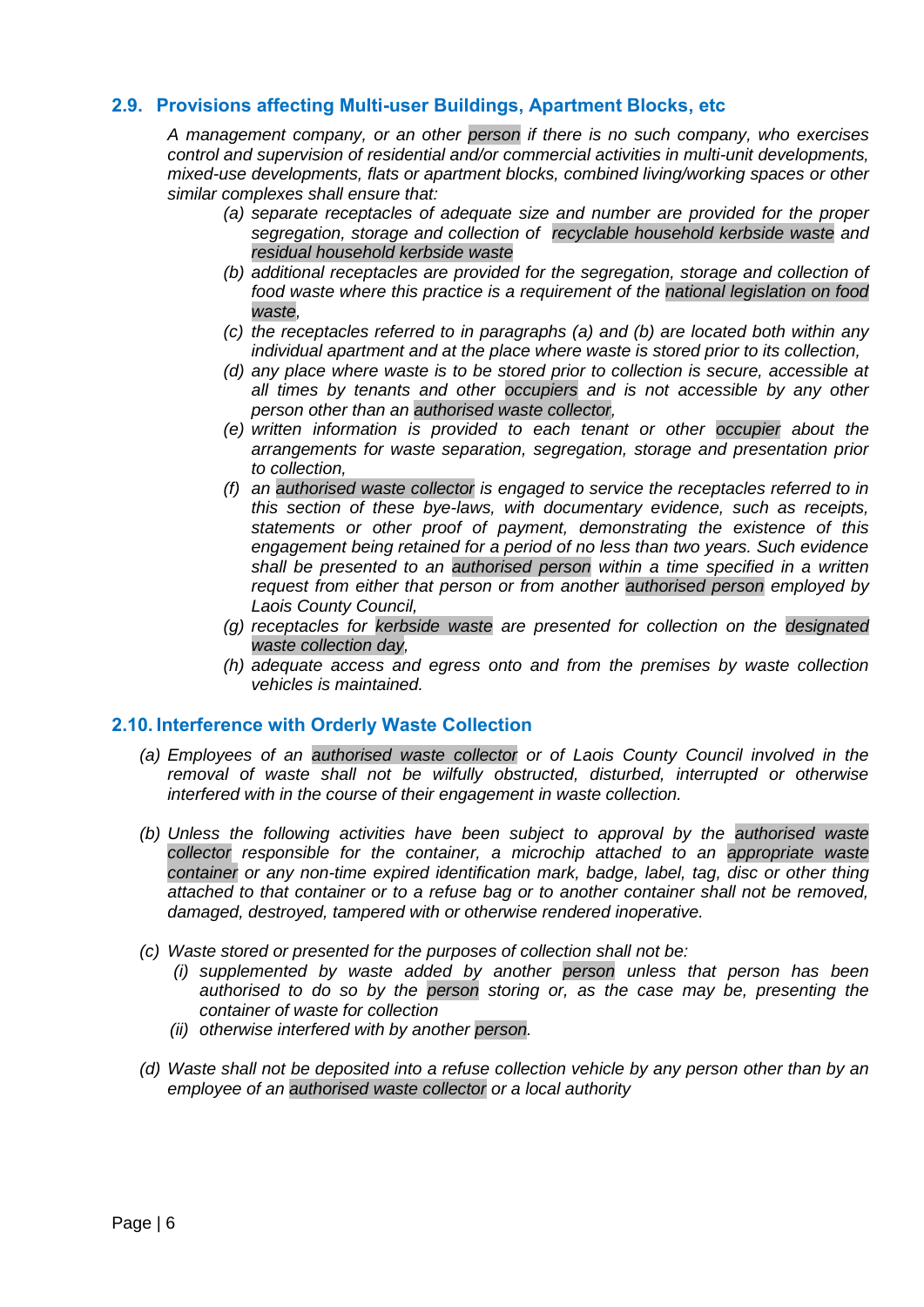## <span id="page-8-0"></span>**2.11. Additional Provisions for Commercial Waste**

*Commercial waste shall not be deposited at any bring facility provided by or on behalf of Laois County Council*.

#### <span id="page-8-1"></span>**2.12. Enforcement Provisions/Fixed Payment Notices.**

- *(a) Subject to paragraph (b), a person found guilty of the contravention of these bye-laws shall be liable to the penalty of no more than €2,500.*
- *(b) Paragraph (a) shall not apply where a fixed payment notice has been issued in accordance with the Local Government Act 2001 (Bye-Laws) Regulations and where a full payment has been made by the person subject to that notice.*
- *(c) Where the contravention of any provision of these bye-laws continues after a person has been subject to the fine referred to in paragraph (a), a person found guilty of an offence relating to this continued contravention shall be liable to a penalty of no more than €500 per day for each day the contravention continues after that conviction.*
- *(d) A fixed payment notice may be issued requiring a person found to have contravened or be contravening these bye-laws to make a payment of €75. Payment of this notice shall be made within 21 days of the date of the notice in order to avoid the person subject to this notice being prosecuted for the contravention of these bye-laws.*